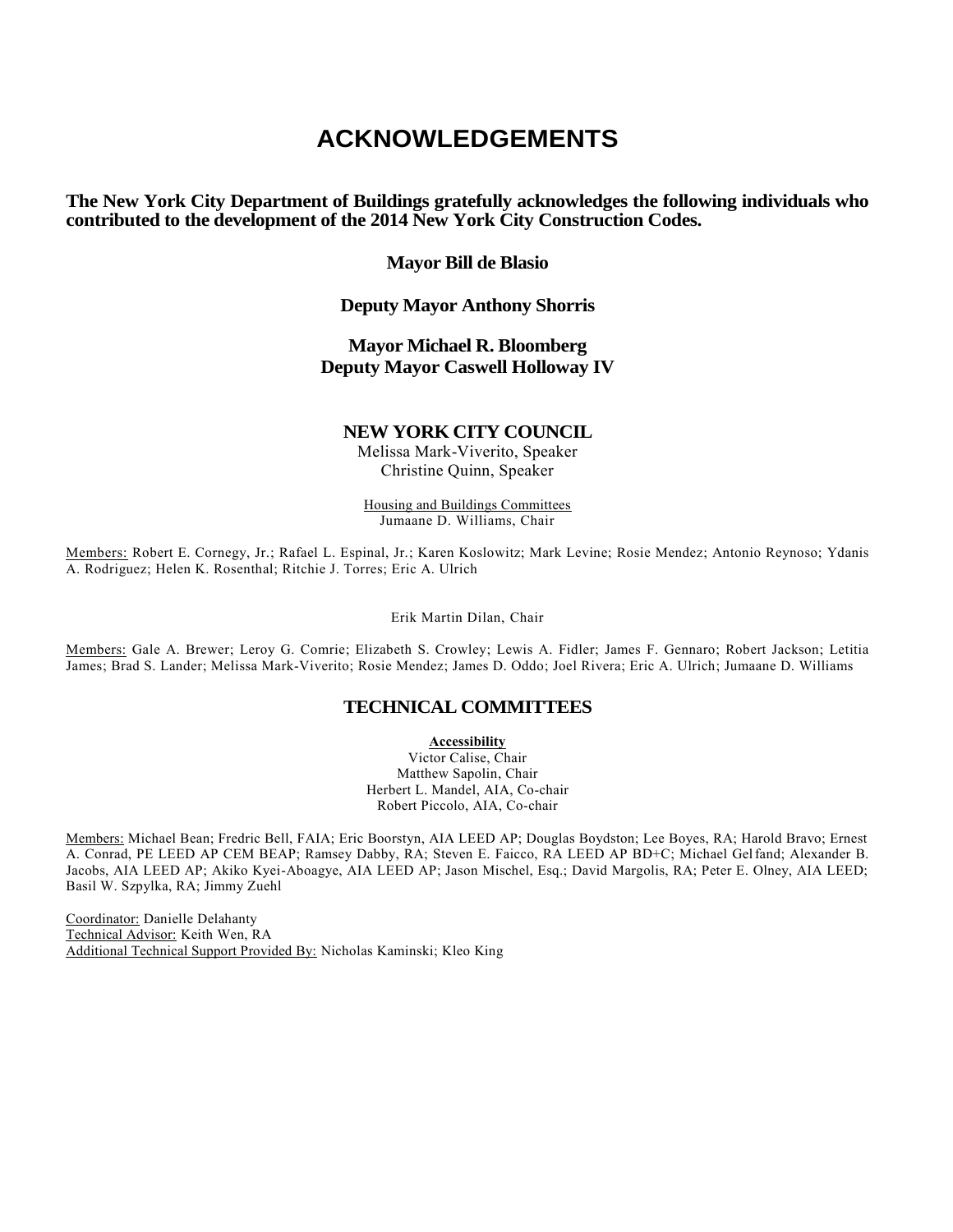#### **Construction and Demolition Safety**

Henry Kita, Chair James Bifulco, Co-Chair

Members: John Amodeo; Paul Anderson; Joseph Armocida; Heather Belovin; Michael Bielawa; Bryan Brady; Adam Brener; Sean Brennan; Kenneth Buettner; Battalion Chief Eugene J. Carty; Christopher Del Savio; Christopher Golden; Jeffrey Geary, RA, AIA; Joseph Giola; Jeffrey Hutchens; Maggie May Yee Kwan; Gerard McCloskey; Stephen Nolan; Michael Nuzzi, PE; Anthony Piscopia; Robert Shubert; William Shuzman; Stanley Sluszka; Benedict Versaci; Luciano N. Villani, PE; Andrey Vishev; Paul Zoltanetzky, Jr., PE, FACI, FASCE

Coordinator & Technical Advisor: Charles Shelhamer Technical Advisor: Michael Alacha, PE Technical Advisor: Christopher Santulli, PE Additional Technical Support Provided By: Joseph S. Kaming, PE

> **Construction Requirements and Materials** Marc Weissbach, AIA, Chair David May, LEED AP, Co-Chair

Members: Suzanne Carroll, RA; Diane Kaese, RA; Paul J. Murtagh, Ph.D, LEED AP; Steven Pekofsky; Daniel Popadynec, PE; Battalion Chief John Rice; Stephen Rosario, CAE; Michael Stallone, AIA, LEED AP; Douglas Stieve, AIA, RRC; Michael Yates; Christian Zambrano, AIA, CSI

Coordinator: Dawn Davidson Technical Advisor: Laura V. Osorio, RA Additional Technical Support Provided By: Jesse J. Beitel; John Cangemi; Joel Hawk; Marianna Kramarikova; Thomas Nardone, AIA, NCARB, LEED AP; Michael Petermann, RA, FASTM; Bill Preston, EIMA

> **Elevators and Conveyors** Patrick McPartland, PE, Chair Thomas Stack, Co-Chair

Members: Victor Bahna; Jeffrey Blain; Kim Robert Bremer; Kenneth Buny; Thomas Donovan; James Duffy; James Filippone, PE; Jerry Frascelli; Thomas Lapolla; Wayne Locker; John T. Mitchell; Nicholas J. Montesano, CEIS; Robert Olenic k; Gary Riefenhauser; Douglas Smith; Stephen Spampinato; Robert Walsh

Coordinator: Marinetta D. Paone Technical Advisor: Harry Vyas

**Fire Protection** 

Chief Thomas Jensen, FDNY, Chair John C. Bower, Co-Chair

Members: Sid Aconsky; Chris Afuwah; Laura Bennett; Jack Callahan; Danny K. Cobourne, C.E.M.; Tim Costello; James W. Guinan, PE; Charles T. Joyce, PE; Frank Lorenz, PE; Christopher Marrion, PE, FSFPE; Thomas Meara; Paul Naprstek, AIA; Michael Nicoletta, AIA; Leon M. Perkolaj, PE; Chief Thomas Pigott; Gerard J. Rauth, PE LEED AP; Joseph C. Razza, PE, FSFPE; Michael Roberts; Mark E. Smith; Patrick Wallace; Brendan P. Weiden, PE

Coordinator: Danielle Delahanty Technical Advisor: John H. Lee, RA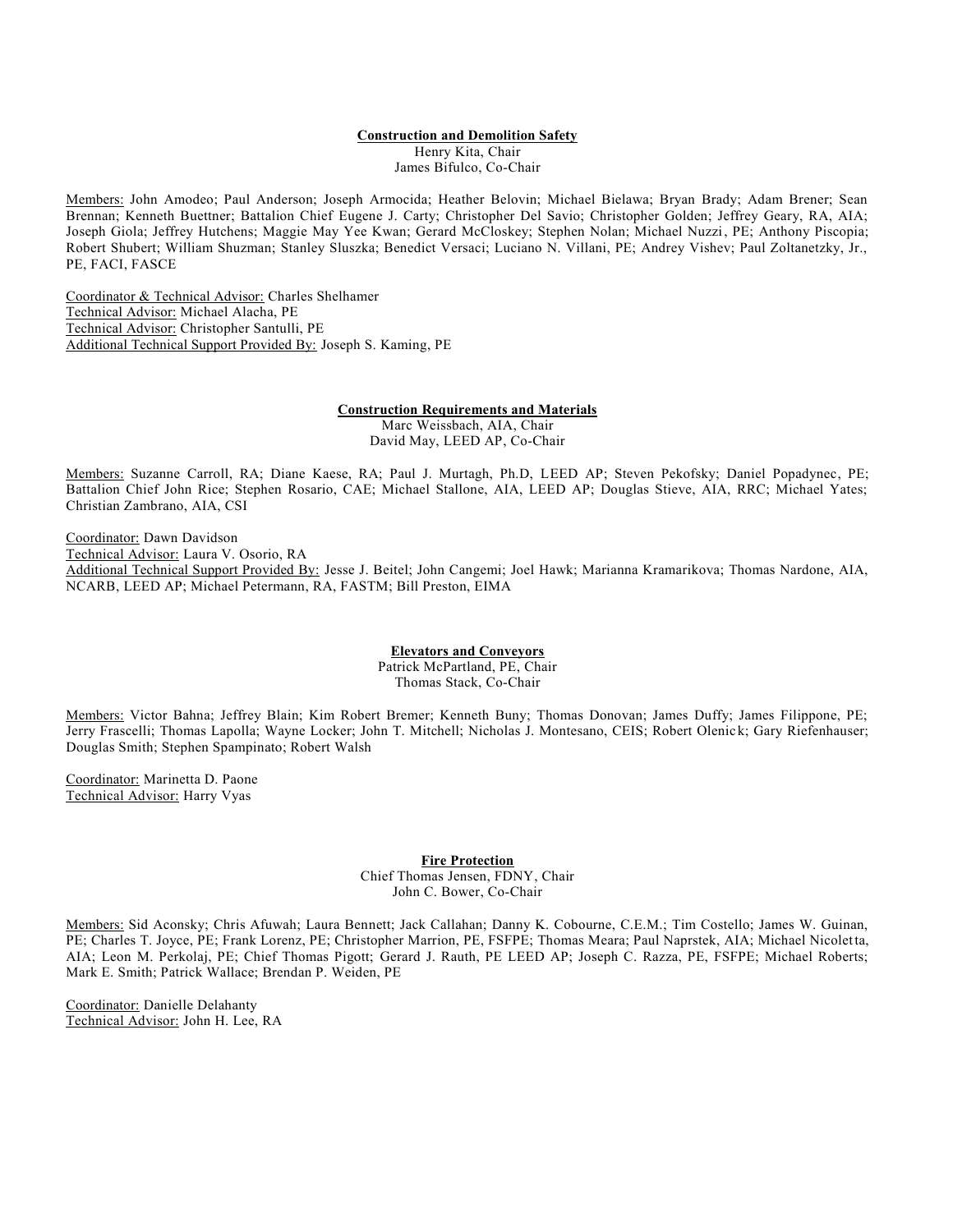#### **Mechanical, HVAC and Boilers**

Mitchel W. Simpler, PE, Chair Chester T. Vogel, PE, Co-Chair

Members: Matthew Aracich; Edward Bosco, PE LEED; Kuba Brown; Sen-Pu Chiao, PE; Ernest A. Conrad, PE LEED AP CEM BEAP; Elias Dagher, PE LEED AP; Robert Durr, Jr.; Alexander Eng, PE; Richard Epstein; Alan Fern; Michael Gilsenan; Jose Gimeno; Peter J. Glismann, CSP, CWI, MS, PE; Matthew Guido, PE; John Hannum, PE LEED AP; James Hansen, PE; William Hayes; David Kahn; Geraldine Kelpin; Steven J. Kenah, PE, CEM, LEED AP; Timothy E. Krawetz, PE LEED AP; John Maniscalco; Christopher O. McHugh, PE, CEM LEED AP; Luke Monaghan, Jr.; Sean M. O'Shea, PE; Daniel Pitiger; Gary H. Pomerantz, PE LEED AP; Michael Reese, PE LEED AP; Irving Robbins, PE; Michael F. Russo, PE; Brian W. Ryglewicz; Vincent F. Scarcella; Alfred Schroeder; Charles Shamoon, Esq.; Miro Stracar, PE; David Tanenbaum, PE, LEED AP; Jack Terranova, PE, RPA, LEED AP; James D. VerEecke, PE LEED AP; Alexander Weiss, PE; Donald J. Winston, PE

Coordinator: Sharima Singh Technical Advisor: Joseph Ackroyd, PE Technical Advisor: Robert Daly, PE Technical Advisor: Bashirahmed Shaikh, PE Additional Technical Support Provided By: Anthony R. Bontomase; Tamara Saakian, PE; Benjamin H. Sachwald; Charles Sturcken; Erich Thalheimer

#### **Plumbing**

Robert Sedlak, PE, Chair Robert Benazzi, PE, Chair Philip F. Parisi, Jr., PE LEED AP, Co-Chair

Members: Edward Angelone, CGE; Michael Apuzzo; Robert Bellini; Irving Brofsky; Louis Buttermark, LMP, LFS; Harry Cethoute; Maurice Cosentino; Robert Durr, Jr.; Christopher P. Hagen, LEED AP; Kenneth Klein, PE; Leslie Lipton; Daniel Lucarelli; James A. Luke, PE; Thomas Mikulasovich; Pravin V. Patel, PE; Patsy Spina; Leo Subbarao; Charles Taule; Anthony Ventimiglia; Hershel Weiss, MLP, CPD, LEED; Leonard Williams; Michael Williams

Coordinator: Marinetta D. Paone Technical Advisor: Joseph Ackroyd, PE Technical Advisor: Arthur Cordes Technical Advisor: John H. Lee, RA Additional Technical Support Provided By: Peter Calvanico; Rocco DeFelippis; Kathryn Garcia; Christopher Vitolano, PE

#### **Structural**

Ramon Gilsanz, PE, SE, Chair Aine Brazil, PE LEED AP, Co-Chair

Members: Robert Alperstein, PE, D.GE; Ira A. Beer, PE, SE; Gregory L. Biesiadecki, PE LEED AP; Casimir J. Bognacki, PE; Steven J. Bongiorno, PE, SE; Tony D. Canale, PE; A. Christopher Cerino, PE; Andrew J. Ciancia, PE LEED AP; Peter Deming, PE; Bill Ding, PE LEED AP BD+C; Alastair C. Elliott, PE LEED AP; Brian A. Falconer, PE, SE, LEED AP BD+C; John Ferraro, RA NCARB; Martin J. Fradua, PE; Rodney D. Gibble, PE SECB; Eli B. Gottlieb, PE; Erleen Hatfield, PE LEED AP, AIA; Jonathan Humble, AIA, NCARB, LEED AP BD+C; Bradford T. Kiefer, PE; Joseph V. Lieber, PE; John Lizzo, PE; J. Butch A. Macutary, Jr., PE; Erik A. Madsen, PE; Patrick D. Mahon, PE; Joseph Mugford, PE; Robert Murray, PE LEED AP; Sissy Nikol aou, PhD, PE; Robert K. Otani, PE LEED AP; Walter J. Papp, Jr., PE; Jerry Parnes PE, FACI; David Peraza, PE; Charles Pisano, Jr., PE; Ahmad Rahimian, PhD, PE, SE, F.ASCE; Karl J. Rubenacker, PE; Saul Shapiro, PE; David Sharp; Michael Squarzini, PE LEED AP; Pericles Stivaros, PhD, PE; Jeff Stratton, PE; Valery Tsin, PE; Jieming Wang, PE; Bernard Yostpille, PE

Coordinator: Sharima Singh Technical Advisor: Joseph Ackroyd, PE Technical Advisor: Dan Eschenasy, PE Technical Advisor: Constadino (Gus) Sirakis, PE Additional Technical Support Provided By: Daryl Boggs; William B. Gorlin, PE, SE, SECB; Lawrence K. Shapiro, PE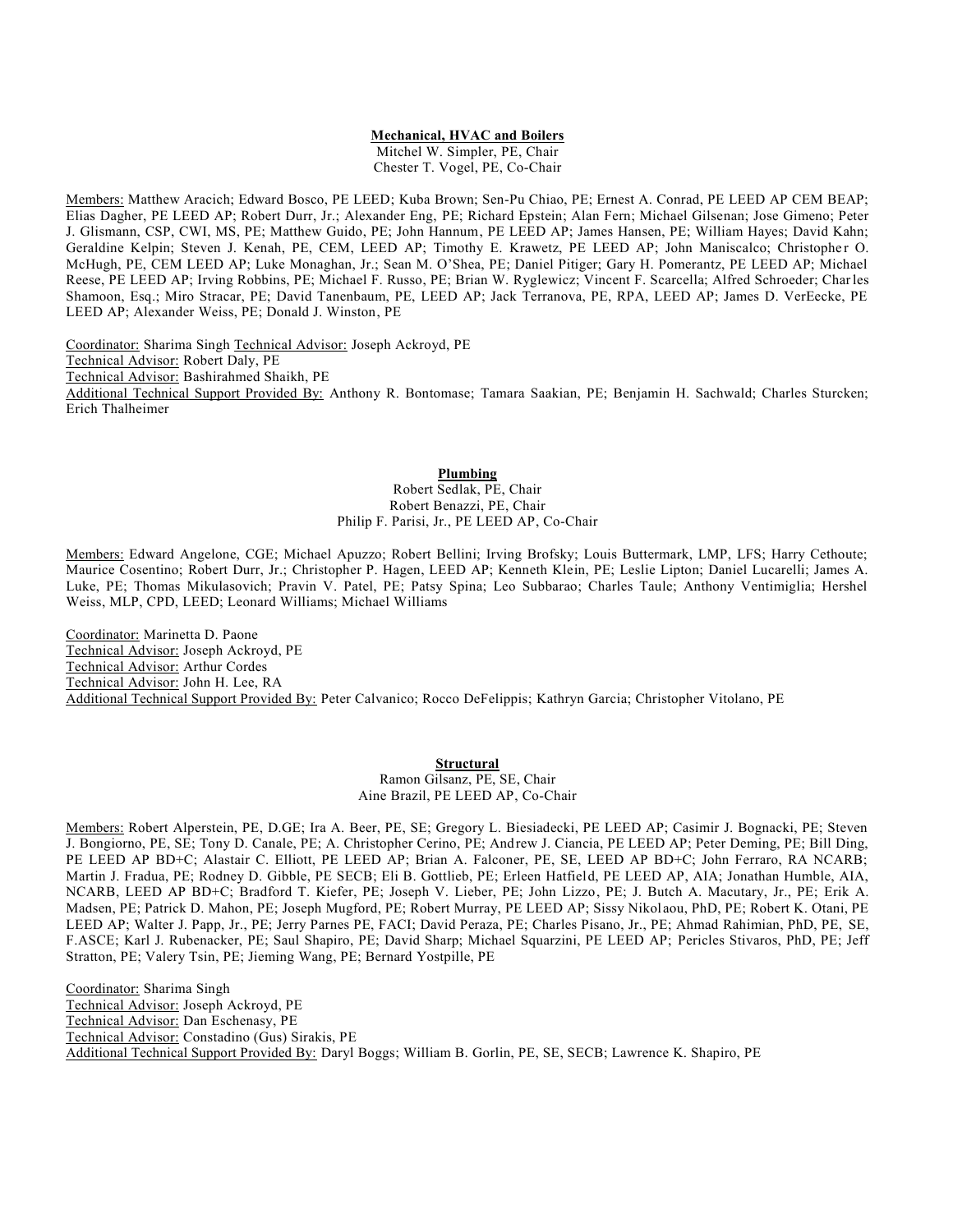#### **Use, Occupancy Classification and Egress**

William Stein, FAIA, Chair Carl Keogh, Co-Chair

Members: Vinicius Castagnola, AIA; Adelina Castro; Simone Dennery; Battalion Chief Edward Ferrier; Alan Goldstein, AIA; Thomas Hart; Gary Higbee, AIA; David Jacoby; Stanley Krebushevski, RA, AIA; Max Lee; Robert J. Marino, AIA LEED AP; William McShane, PE LEED AP; Kevin D. Morin, PE; Peter E. Olney, AIA LEED; Mario Palmieri, RA, AIA; Austin Regan; Alisha L. Ting, RA LEED AP; Kim L. Vauss, RA; Maria Lily Yao, RA; Michael Zenreich; Steven Zirinsky

Coordinator: Danielle Delahanty Technical Advisor: Keith Wen, RA Additional Technical Support Provided By: James Hansen, PE

#### **MANAGING COMMITTEE**

James P. Colgate, RA, Esq., Chair

Members: Rick Arbelo; Julian Bazel, Esq.; Fredric Bell, FAIA; Robert Benazzi, PE; Saroj Bhol, PE; James Bifulco; John C. Bower; Aine Brazil, PE LEED AP; Shampa Chanda; Steven Capolino; Mahbub Chowdhury, PE, Louis Coletti; Erik Martin Dilan; Kathryn Garcia; John Gearrity, Ramon Gilsanz, PE, SE; Mitchell Grant; Piotr Grebski, PE; Chief Thomas Jensen; Carl Keogh; Henry Kita; Gary LaBarbera; Frederick Lindquist, PE; Herbert L. Mandel, AIA; Dan Marguiles; David May, LEED AP; Raymond McGuire; Patrick McPartland, PE; Sami Naim, RA; Philip F. Parisi Jr., PE LEED AP; Allan M. Paull, PE; Robert Piccolo, AIA; Kevin Poulin; Stephen Rankel, PE; George D. Roussey, PE; Robert Sedlak, PE; Mitchel W. Simpler, PE; Thomas Stack; William Stein, FAIA; Angela Sung-Pinsky; Ronald Tagliagambe, RA; Chester T. Vogel, PE; Marc Weissbach, AIA

Coordinator: Dawn Davidson Additional Technical Support Provided By: Daniel Popadynec, PE

# **ADVISORY COMMITTEE**

Administrative and Enforcement James P. Colgate, RA, Esq., Chair Susan Pogoda, Esq., Co-Chair

Members: Phyllis Arnold, Esq.; Eric Boorstyn, AIA LEED AP; David Choy, RA; Albert Fredericks, Esq.; Mark Ginsberg, FAIA, LEED; Mark Kaplan, RA; Vito Mustaciuolo; Stew O'Brien; Anthony Piscopia; Frank Ricci; Mary-Lynne Rifenburgh, Esq.; Mary Ann Rothman

Coordinator: Dawn Davidson Additional Technical Support Provided By: Melissa Barbour; William Nechamann

# **NYC CITY COUNCIL STAFF**

Rick Arbelo; Edward Atkin, Esq.; Jeff Baker, Esq.; Julene Beckford, Esq.; Matthew Carlin, Esq.; Peggy Chan, Esq.; Brendan Cheney, Esq.; Jose Conde; Rachel Cordero, Esq.; Thomas Donaldson, Esq.; Lyle Frank, Esq.; Sarah Gastelum; Benjamin Goodman; Carmine Guiga; Baaba Halm, Esq.; Jarret Hova, Esq.; Cullen Howe, Esq.; Ramon Martinez, Esq.; Molly Murphy, Esq.; Terzah Nasser, Esq.; Robert Newman, Esq.; Guilermo Patino; Laura Popa, Esq.; Alix Pustilnik, Esq.; Laura Rogers, Esq.; Kristoffer Sartori, Esq.; David Seitzer, Esq.; Samara Swanston, Esq.; Kelly Taylor, Esq.; Jennifer Wilcox, Esq.

# **NYC LAW DEPARTMENT**

Christine Billy; Candice Cho; Olivia Treglio Goodman; Susan Greenberg; Evan Hochberg; Ana Leyton; Trevor Lippman; Stephen Louis; Taylor McGowan; Keith Miloscia; Ines Nedelcovic; Melanie Perez; Gabe Taussig; Leocadie Welling